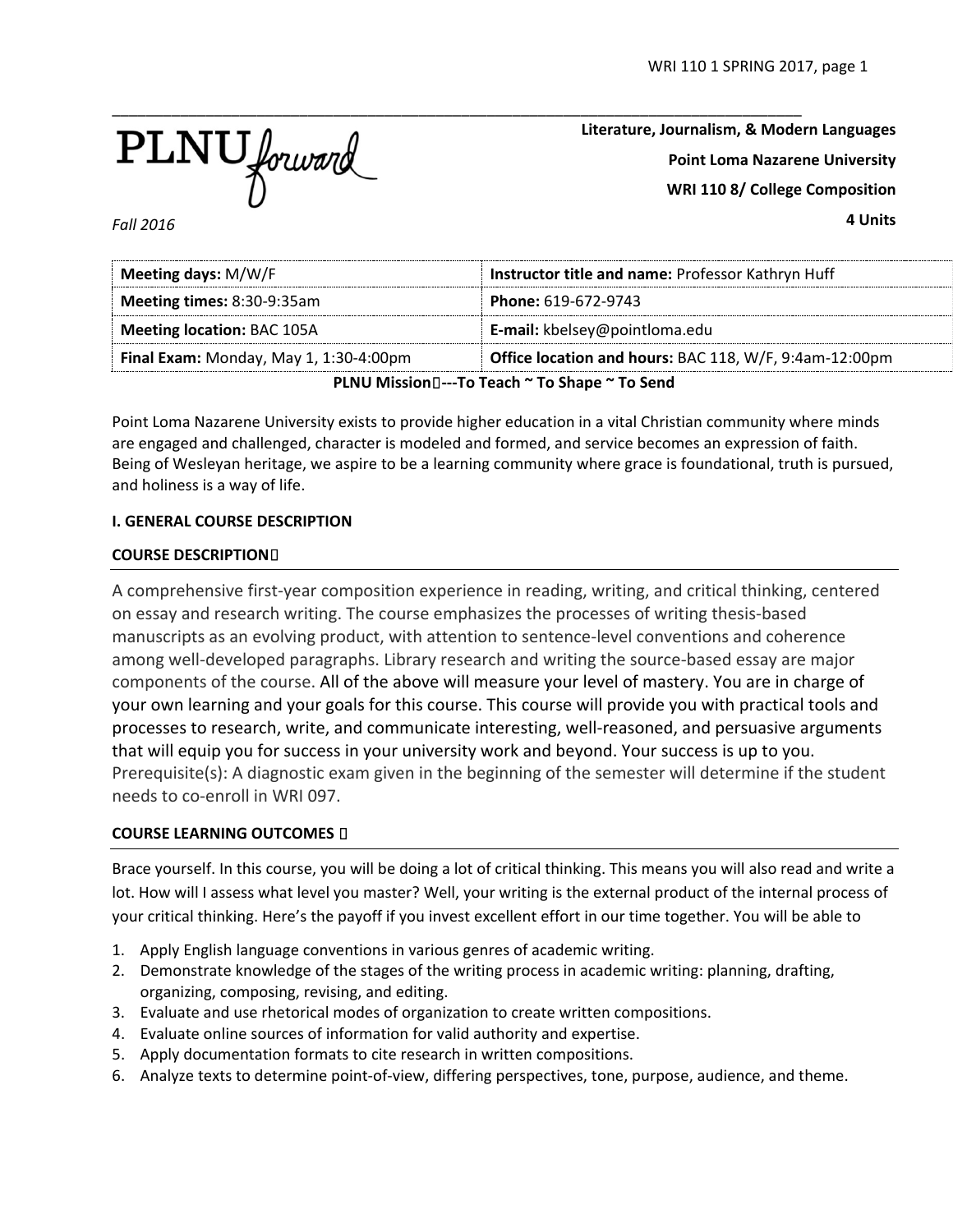# **REQUIRED TEXTS AND RECOMMENDED STUDY RESOURCES**

- 1. Axelrod, Rise B., Charles R. Cooper, and Alison M. Warriner. *Reading Critically, Writing Well.* 11th ed. Bedford/St. Martin's, 2017.
- 2. Hacker, Diana, and Nancy Sommers. *A Writer's Reference with Exercises, with MLA Updates*. 8th ed. Mac Higher, 2016.
- 3. Lewis, C. S. *Mere Christianity*. Harper, 2015.
- 4. Canvas Course: [https://www.canvas.pointloma.edu.](https://www.canvas.pointloma.edu/)
- 5. Notebook with college-ruled composition paper; laptop; printer.

# **ASSESSMENT AND GRADING**<sup>0</sup>

Assignments are aligned to institution, program, and course learning outcomes. Evaluation is based on various criteria: rubrics, quizzes, formative assessment, and summative assessment.

| Assignment distribution by percentage:                                                                                                                                                                                                                     |                                      | Grade scale:                                                                            |                                                                                            |
|------------------------------------------------------------------------------------------------------------------------------------------------------------------------------------------------------------------------------------------------------------|--------------------------------------|-----------------------------------------------------------------------------------------|--------------------------------------------------------------------------------------------|
| Quizzes & Homework<br>$\bullet$<br>Reading Journal & Quizzes<br>$\bullet$<br><b>Formal Drafted Essays</b><br>$\bullet$<br><b>Final Portfolio</b><br>$\bullet$<br>Final Exam<br>$\bullet$<br>Attendance, in-class activities,<br>$\bullet$<br>participation | 10%<br>10%<br>60%<br>5%<br>10%<br>5% | A=93-100<br>$A = 92 - 90$<br>$B+=87-89$<br>$B = 83 - 86$<br>$B = 80 - 82$<br>$C+=77-79$ | $C = 73 - 76$<br>$C = 70 - 72$<br>$D+=67-69$<br>$D=63-66$<br>$D = 60 - 62$<br>$F = 0 - 59$ |

### **II. POLICIES & PROCEDURES**

### **SUPPORT**

You may count on my expertise and support to help you meet your course goals. However, I cannot support lack of planning or effort. Neither can I think for you. If you need assistance or feedback on any aspect of the course that is not addressed in class, I will be happy to meet with you before or after class to discuss your concerns and needs and to provide guidance and feedback. If you desire a longer session, you may drop in during office hours or schedule an appointment. For additional support, you are strongly encouraged to consult [Tutorial Services](http://www.pointloma.edu/experience/offices/student-services/tutorial-services/services) or any of [Ryan Library's librarians.](http://www.pointloma.edu/ryanlibrary)

### **STUDENT CONDUCT**

As a valued member of a community of learners, you have an obligation to be responsible and respectful to classmates and the instructor and to ensure that the exercise of your freedom of expression does not impinge on the rights of others in their quest for learning. In addition, you must acknowledge the responsibility of the professor to create and preserve an environment conducive to the learning of all students. The instructor has the responsibility and authority to maintain appropriate student behavior. The instructor is responsible for maintaining standards of academic performance established for this course.

### **STUDENT ATHLETES**

Any student athlete who is going to miss a class due to team obligations must speak with me and present official documentation by the end of Week 2 or as soon as the game schedule is posted. These absences will be excused, but assignments must still be submitted on their scheduled due dates.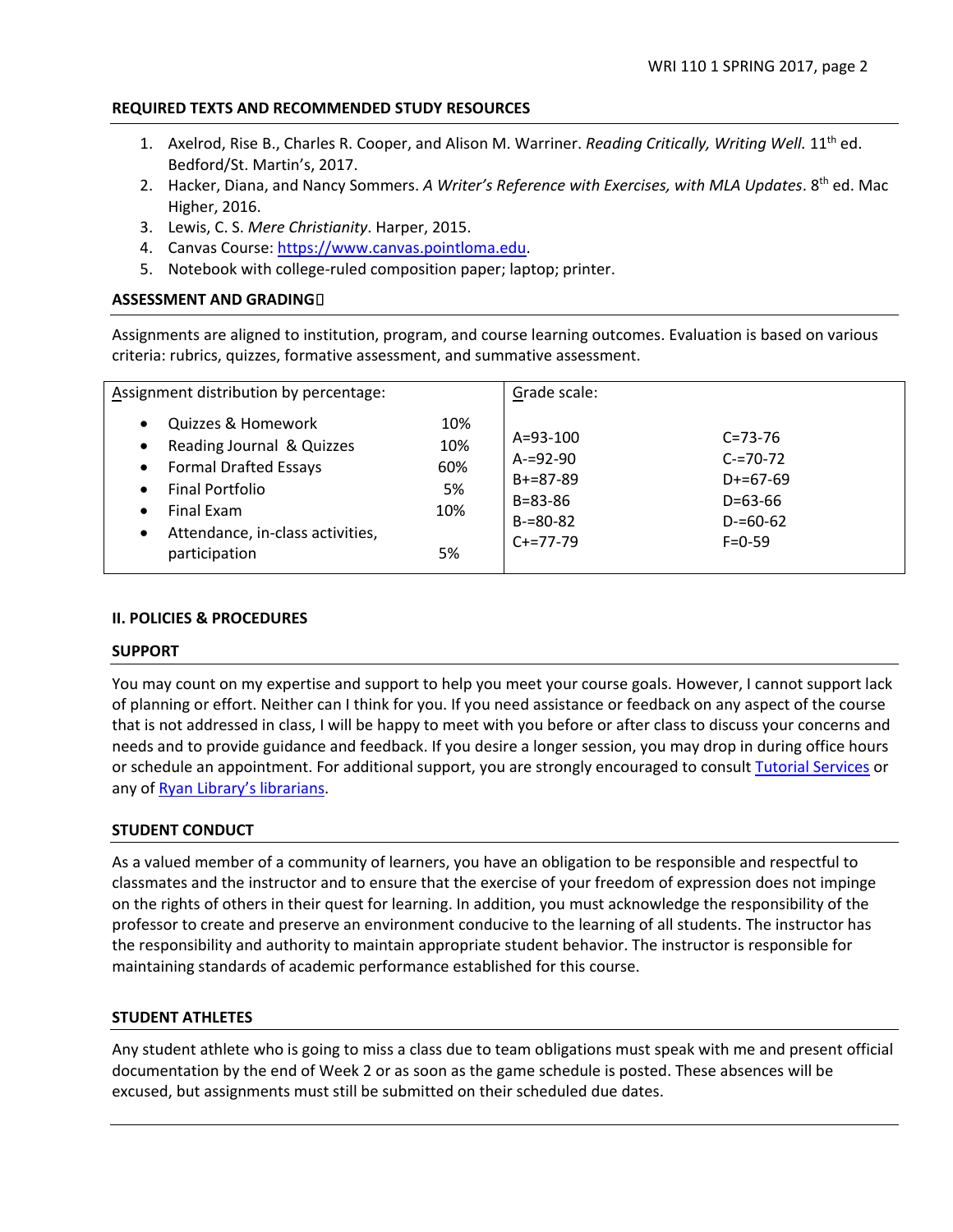### **ASSIGNMENTS**

Homework, readings, discussion, and in-class writing assignments are 100% required. You must be prepared to discuss reading assignments on the day they are due, participate in respectful and lively discussions, and write your very best each and every day. Be prepared to read assigned texts closely, share your ideas with the class, and ask questions of your peers and your instructor. Examples include in-class writing exercises, activities, writing logs, reading responses, peer review worksheets, and research process assignments.

### **LATE ASSIGNMENTS**

Absence from class does not excuse the lateness of an assignment, and emails requesting extensions will not be answered. You must still submit your work by the due date even if you are not in class on that day. Points will be deducted for late work. Extensions may be granted in the case of a documented emergency or at my discretion.

#### **ABSENCES**

**In the event of absence for ANY reason, you are responsible for ANY information or class content missed.** It is your responsibility to consult Canvas or to contact a classmate for any missed handouts, notes, or content for the session missed. Do not email me with any non-excused requests for missed content or extensions on assignment due dates. A courtesy email to notify me of your absence is appreciated but not required. \

#### **PEER REVIEW GROUPS**

You must bring three copies of the first drafts of your essays on the dates due. If you do not have a first draft for your peer review group, you must still attend class and participate in reading and responding to your peers' essays; failure to provide copies of your first draft to your group or to complete reviews for your peers will count against you (not against your peers) as missed homework.

#### **CANVAS**

It is your responsibility to check your Canvas account often for announcements, course material, forms, handouts, videos, postings, and messages. This is the primary way outside of class to access course materials, submit assignments, and communicate with each other. **NOTE: While the Canvas gradebook should give you a relatively accurate view of your "running total" score in the class, you should not rely on it as a concrete reflection of your grade. See me if you have questions about this.**

### **ELECTRONIC DEVICES**

All electronic devices must be silenced or turned off before the start of class. If during class you are seen texting, tweeting, checking email or Facebook, listening to music, or conducting any activity not related to the class activity at the moment, I will mark you absent for that day. Unauthorized use of technology is not the place for the classroom. There will be times when you will be allowed to use technology, and these will be announced ahead of time.

### **COMPUTER OR PRINTER PROBLEMS**

Problems with technology happen. However, you should always back up your files. If your computer crashes and you are unable to produce a copy of your work by the beginning of class, your paper will be late. Do not leave printing your assignments until right before class. If your printer breaks and you are unable to produce a hard copy of your work at the beginning of class, you must still upload it to Canvas. An electronic submission will not take the place of a hard copy. You must produce a hard copy and deliver it to me in class no later than the next session.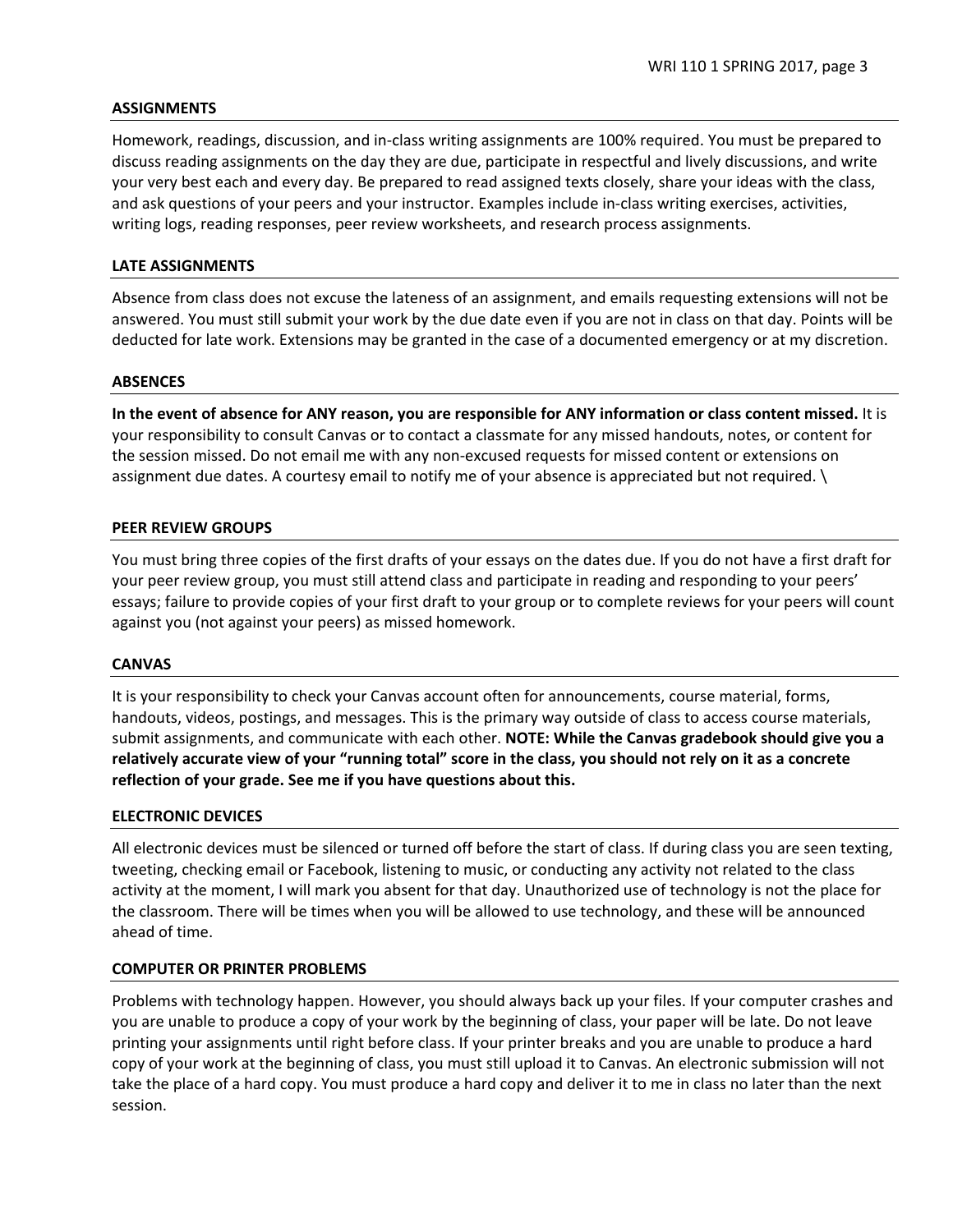# **COMMITMENT TO DIVERSITY AND NON-DISCRIMINATION**

This classroom will be a safe environment that is 100% free of discriminatory acts and bias. Cultural sensitivity will be strongly encouraged as you grow as contributors to the academic conversation and to the conversations in your life beyond the university. We will at all times practice the stated Core Values for PLNU:

- A willingness to hear and learn from many diverse voices is foundational to a Christian liberal arts education and prepares students to become truly educated people, equipped to live in a diverse society and world.
- It is through the inclusion and experience of others from diverse backgrounds and points of view that we often begin to see dimensions of truth previously unseen by us.
- Diversity not only enriches the educational endeavor, it is critical to it.

If you witness or experience an incident that could be considered unfair, biased, or discriminatory, please let me know, or contact PLNU's Chief Diversity Officer.

# **FINAL EXAMINATION POLICY**<sup>[]</sup>

Successful completion of this class requires taking the final examination **on its scheduled day**. The final examination schedule is posted on the [Class Schedules](http://www.pointloma.edu/experience/academics/class-schedules) site. No requests for early examinations or alternative days will be approved.

# **PLNU COPYRIGHT POLICY D**

Point Loma Nazarene University, as a non-profit educational institution, is entitled by law to use materials protected by the US Copyright Act for classroom education. Any use of those materials outside the class may violate the law.

# **PLNU ACADEMIC HONESTY POLICY**<sup>O</sup>

Students should demonstrate academic honesty by doing original work and by giving appropriate credit to the ideas of others. Academic dishonesty is the act of presenting information, ideas, and/or concepts as one's own when in reality they are the results of another person's creativity and effort. A faculty member who believes a situation involving academic dishonesty has been detected may assign a failing grade for that assignment or examination, or, depending on the seriousness of the offense, for the course. Faculty should follow and students may appeal using the procedure in the university Catalog. See **Academic Policies** for definitions of kinds of academic dishonesty and for further policy information.

### **PLNU ACADEMIC ACCOMMODATIONS POLICY**<sup>[]</sup>

If you have a diagnosed disability, please contact PLNU's Disability Resource Center (DRC) within the first two weeks of class to demonstrate need and to register for accommodation by phone at 619-849-2486 or by e-mail at [DRC@pointloma.edu.](mailto:DRC@pointloma.edu) See [Disability Resource Center](http://www.pointloma.edu/experience/offices/administrative-offices/academic-advising-office/disability-resource-center) for additional information.

### **PLNU ATTENDANCE AND PARTICIPATION POLICY**<sup>[]</sup>

Regular and punctual attendance at all classes is considered essential to optimum academic achievement. If the student is absent from more than 10 percent of class meetings, the faculty member can file a written report, which may result in de-enrollment. If the absences exceed 20 percent, the student may be de-enrolled without notice until the university drop date or, after that date, receive the appropriate grade for their work and participation. See [Academic Policies](http://catalog.pointloma.edu/content.php?catoid=18&navoid=1278) in the Undergraduate Academic Catalog.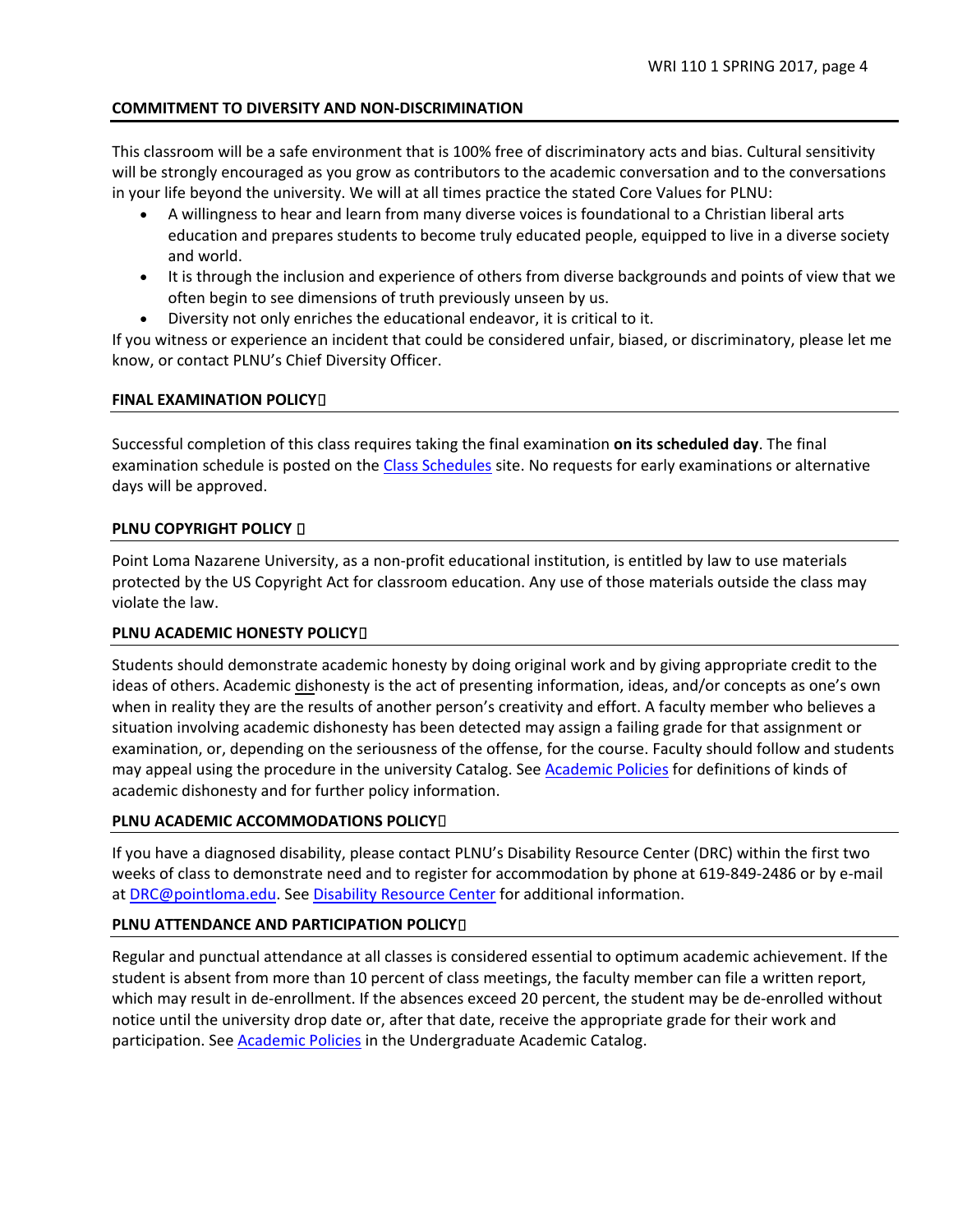# **TENTATIVE COURSE SCHEDULE AND ASSIGNMENTS\***

# **All readings and assignments are due by the start of class on the due date.**

\* Instructor reserves the right to make changes as needed.

| <b>WEEK</b> | <b>DATES</b> | <b>CLASS CONTENT</b>                             | READINGS/ASSIGNMENT<br><b>DUE DATES</b> |
|-------------|--------------|--------------------------------------------------|-----------------------------------------|
| Week 1      | 1/10         | Course Introduction, Icebreaker paragraph        |                                         |
|             | 1/11         | activities                                       | RCWW, Chapters 1-2, Ch. 3 readings      |
|             | 1/13         | Diagnostic Essay                                 | WR Tab A, pp. 73-90                     |
|             |              | RCWW Chapters 1-3, WR Readings & Activities      | Mere Christianity                       |
|             |              |                                                  |                                         |
|             |              |                                                  |                                         |
| Week 2      |              | 1/16: MARTIN LUTHER KING JR. DAY-NO CLASS        |                                         |
|             | 1/16<br>1/18 | Small Groups: Share autobiographies              | Due 1/18: Literacy Autobiography        |
|             | 1/20         | <b>Evaluation Essay Handout</b>                  | WR Tab A, pp. 91-130, Tab C             |
|             |              | <b>RCWW Chapter 7 Activities</b>                 | <b>Mere Christianity</b>                |
|             |              | Rhetorical Situations: Ethos/Logos/Pathos        | <b>RCWW Chapter 7 Readings</b>          |
|             |              |                                                  |                                         |
| Week 3      |              | <b>WR Basic Grammar Exercises</b>                | <b>Mere Christianity</b>                |
|             | 1/23         | They Say/I Say Templates                         | WR Tab B1-4                             |
|             | 1/25         | Developing Paragraphs                            |                                         |
|             |              | Quote Sandwiches                                 |                                         |
|             | 1/27         | <b>Evaluation Essay Self-review</b>              | Due 1/27: Evaluation Essay 1st Draft    |
| Week 4      | 1/30         | 1/30: Peer Review Groups                         | Due 1/30: Peer Review Forms             |
|             | 2/1          | <b>WR Sentence Style</b>                         | <b>RCWW Chapter 8 Readings</b>          |
|             |              |                                                  | WR Tab S1-6                             |
|             |              |                                                  |                                         |
|             | 2/3          | Reflection on Evaluation Essay                   | Due 2/3: Evaluation Essay Revised       |
|             |              | (AFP) Handout Focusing the PE topic              | <b>Draft</b>                            |
|             |              | Logical fallacies                                |                                         |
| Week 5      | 2/6          |                                                  | Due 2/6: AFP RP Steps 1-3               |
|             |              | Research strategies, note-taking, &              | RCWW Chapter 8 readings &               |
|             |              | documentation                                    | Appendix                                |
|             |              | Focusing your AFP topic                          | WR Tabs R & MLA                         |
|             | 2/8          | 2/8: Library Instruction Session-Class meets in  |                                         |
|             |              | <b>Ryan Library Bresee Computer Lab</b>          |                                         |
|             | 2/10         | 2/10: Library Instruction Session-Class meets in |                                         |
|             |              | <b>Ryan Library Bresee Computer Lab</b>          |                                         |
| Week 6      |              |                                                  | Due 2/13: AFP RP Steps 4-5              |
|             |              |                                                  | RCWW Appendix continued                 |
|             |              |                                                  | WR Tab MLA continued                    |
|             | 2/13         | <b>WR Word Choice</b>                            | WR Tab W1-3                             |
|             | 2/15         | Quote, paraphrase, & summarize w/attribution     |                                         |
|             |              | vs. plagiarism                                   | Due 2/17: Library Assignment            |
|             |              | Quote sandwich review                            |                                         |
|             | 2/17         | AFP RP & Thesis Statement/Sentence Outline       |                                         |
|             |              |                                                  |                                         |
|             |              |                                                  |                                         |
|             |              |                                                  |                                         |